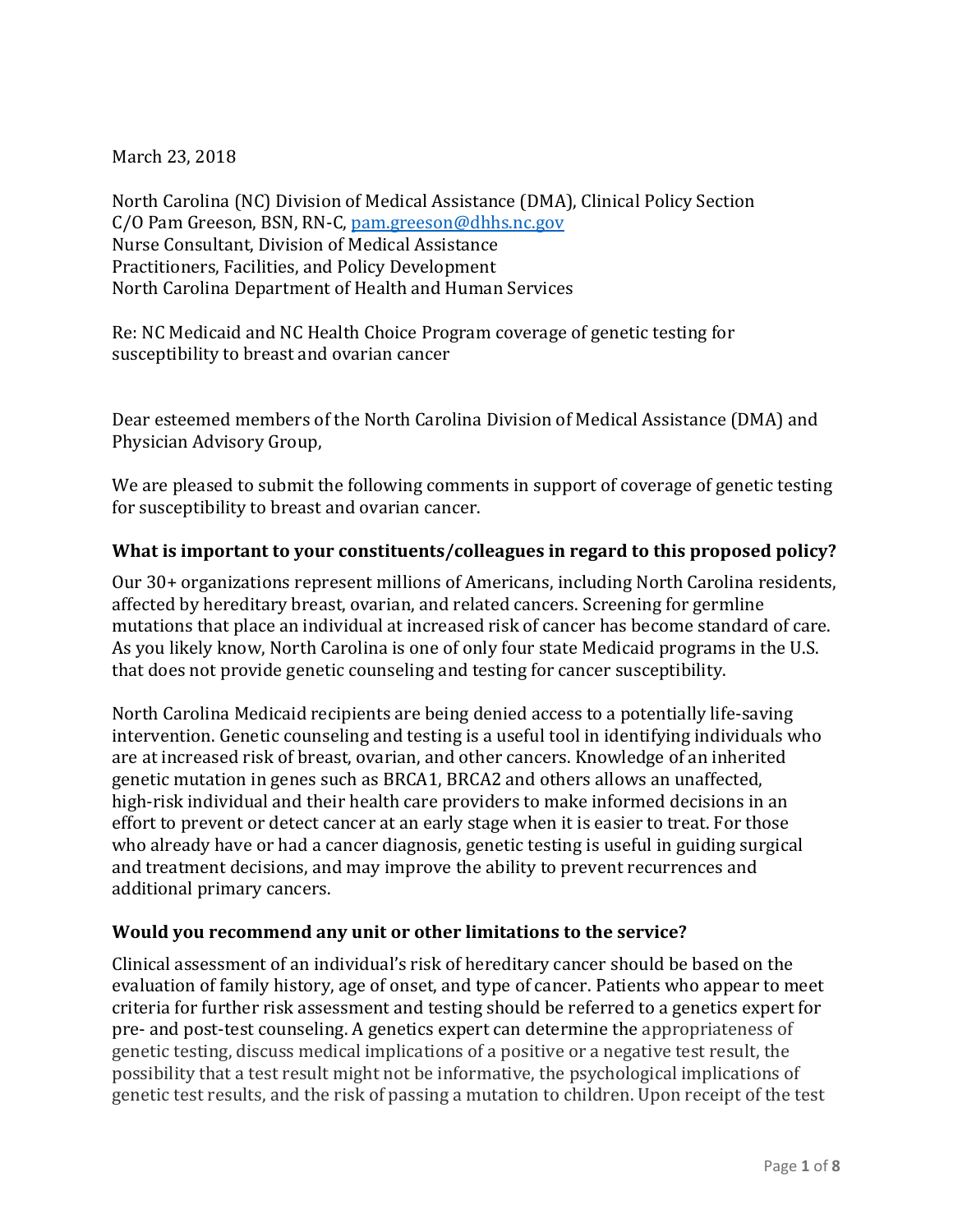## *NC Medicaid & Health Choice Program Genetic testing for susceptibility to breast and ovarian cancer*

results, a genetic counselor can explain the result implications for the individual and their family members, provide guidance on recommended follow-up care, and refer to appropriate health care professionals. With this in mind, a minimum of two appointments with a genetic counselor should be covered.

The most recognized hereditary causes of breast, ovarian and related cancers are pathogenic mutations in the BRCA1 and BRCA2 genes. Screening for these mutations should be the minimum "unit" provided (full sequencing, duplication/deletion, and large rearrangements testing).

It is important to acknowledge that many familial breast and ovarian cancers do not have mutations in a BRCA gene. Mutations in over 20 other genes have also been shown to significantly increase risk of hereditary breast, ovarian and related cancers. The National Comprehensive Cancer Network (NCCN) has developed clinical management guidelines and recommendations for a number of these mutations.<sup>1</sup> As such, results of multigene panel testing can directly impact prevention, screening, treatment plans, and clinical decision-making. Many consider multigene panel testing a more practical and cost-effective approach versus separate gene tests or targeted panels. NCCN notes, "When more than one gene can explain an inherited cancer syndrome, then multi-gene testing may be more efficient and/or cost-effective." Additionally, it states, "There may be a role for multi-gene testing in individuals who have tested negative (indeterminate) for a single syndrome, but whose personal or family history remains suggestive of an inherited susceptibility."

The clinical value of identifying people with an inherited mutation associated with increased susceptibility to cancer lies in an individual's ability to access appropriate, evidence-based screening and preventive services that significantly lowers their risk for cancer or facilitates better surgical and treatment decisions. As such, it is crucial that individuals identified as high-risk are able to receive recommended screenings and riskreducing interventions. NCCN has well-defined management guidelines for these patients. For women who carry a germline BRCA mutation, this may include clinical breast exams, breast screening MRIs, mammograms, transvaginal ultrasound with serum CA-125, chemoprevention, and/or risk-reducing surgery.2 For men who carry a BRCA mutation this may include clinical breast exams and prostate cancer screening at an early age. We strongly recommend that NC Medicaid and Health Choice follow the NCCN BRCA-Mutation Positive Management guidelines for patients identified as BRCA mutation carriers.

## **If these services should be limited to certain diagnoses please include your recommendations with evidence to support the diagnoses that you have recommended.**

Referral to a genetics expert for further evaluation should be available to individuals who meet the hereditary cancer risk threshold as determined by an evidence-based familial risk-stratification tool. This evaluation instrument should include health/cancer history for three generations of family members (parents, grandparents, aunt/uncles, cousins, siblings) for all biological relatives.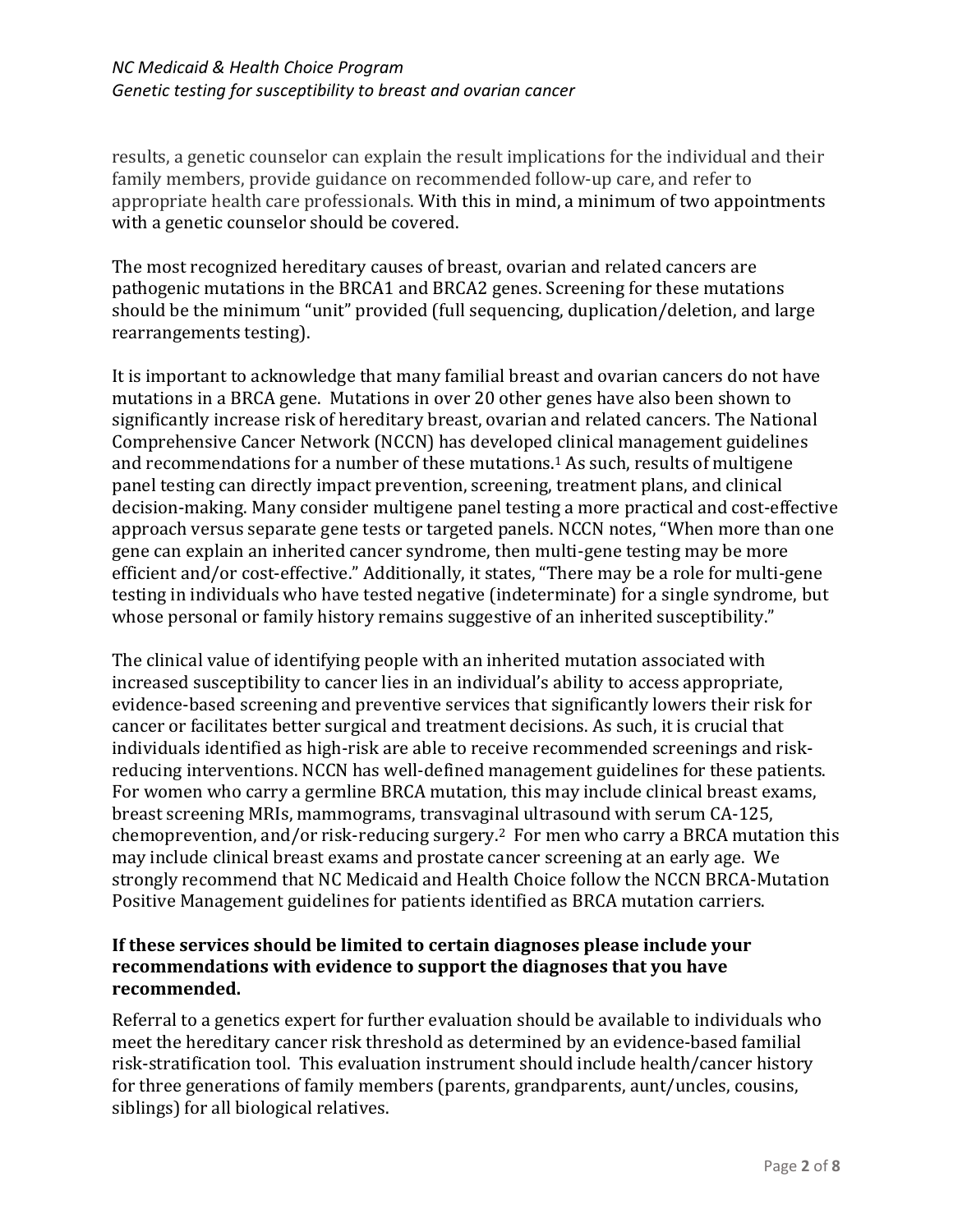Historically, women have been the focus of screening for a genetic mutation associated with increased risk of breast and ovarian cancer. However, men also carry these mutations and may benefit from genetic counseling and testing. Men with mutations are at increased risk of prostate (often aggressive), pancreatic, melanoma and breast cancers. We urge you to consider offering genetic services to men who meet the criteria for risk assessment.

Testing for BRCA1, BRCA2 and/or other germline mutations should be limited to individuals age 18 and above. The only possible exception is Li-Fraumeni syndrome (LFS), which can onset before 18 years of age. Cancer.Net explains that, "Testing a child in a family with LFS is a complex situation since the decision to do testing must be made by the child's parents, with the help of medical experts. However, since cancers occur often among children in families with LFS, testing at-risk children, rather than delaying testing until young adulthood, must also be strongly considered when the goal is to find LFS-related cancers early and treat them more effectively."<sup>3</sup> Two recent studies explored the implications of testing children in families with a known TP53 mutation, however, guidelines for testing children for this condition do not currently exist.4, <sup>5</sup>

## **Is there any additional evidence in medical literature on the procedure that you would like to present?**

There is broad consensus on the medical benefits of genetic counseling and testing to identify individuals at high risk of breast, ovarian, and related cancers. The U.S. Preventive Services Task Force (USPSTF),<sup>6</sup> National Comprehensive Cancer Network (NCCN), American Congress of Obstetricians and Gynecologists (ACOG), <sup>7</sup> American Society of Clinical Oncology (ASCO), <sup>8</sup> Society of Gynecologic Oncology (SGO), <sup>9</sup> and others recommend screening and identification of individuals at increased risk of cancer.

A recent study published in the *American Journal of Managed Care* showed that genetic counselors save costs across the genetic testing spectrum.<sup>10</sup> In addition to ensuring that hereditary cancer testing is appropriate for the patient, genetic counselors help physicians choose the right test, which ultimately improves clinical outcomes and saves money.

While the clinical utility of identifying people who have susceptibility to breast, ovarian, and related cancers is well-recognized, there is increasing evidence that genetic testing for BRCA and other mutations is a cost-effective approach to patient care.<sup>11, 12, 13</sup> "Testing allows targeted high-level surveillance for gene mutation carriers, which ensures the costeffective use of resources and reduces cancer-related morbidity if clinical recommendations for intervention are adopted."<sup>14</sup> Additional research indicates that risk-reducing surgeries result in further cost savings. 15, <sup>16</sup> "Surgical prophylactic interventions for known BRCA mutation carriers are very effective and cost-effective, although more so in younger women… These interventions are life-saving even when delayed."<sup>17</sup>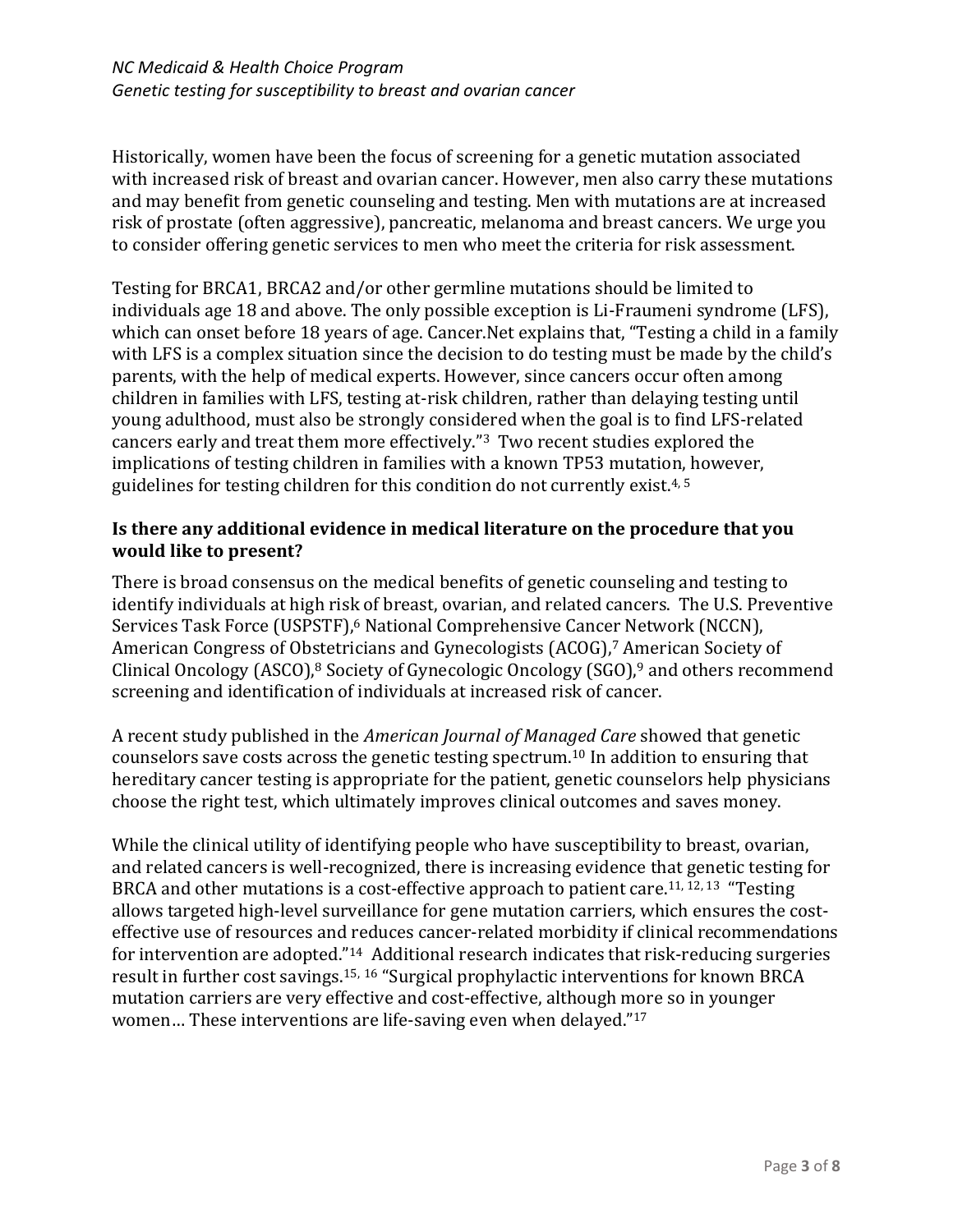## **What criteria would you include in the proposed policy to define the service and identify community standards of practice?**

Although the U.S. Preventive Services Task Force endorses genetic screening for "women who have family members with breast, ovarian, tubal, or peritoneal cancer" it does not specify criteria for risk assessment, a preferred screening tool, or standards of practice. USPSTF initially maintained that its guidelines are aimed at prevention—and that once a woman has cancer, genetic testing is no longer preventive. However, these women are at risk of other cancers that can be prevented. Appropriately, a clarification was issued jointly by the U.S. Departments of Labor and Health and Human Services indicating that the guidelines also apply to women who have "previously been diagnosed with cancer."<sup>18</sup> The National Comprehensive Cancer Network is commonly recognized as the expert in defining appropriate services and interventions related to cancer. Therefore, we recommend that NC Medicaid and NC Health Choice refer to NCCN when developing its policies and standards of practice. Cursory research indicates that other state Medicaid programs refer to NCCN for guidance.19, 20, 21, 22

#### **Are you aware of any procedure codes that are currently being used for this service?**

| <b>CPT Codes</b> | <b>Description</b>                                                                                                                                                                                                                                                                          |
|------------------|---------------------------------------------------------------------------------------------------------------------------------------------------------------------------------------------------------------------------------------------------------------------------------------------|
| 81162            | BRCA1, BRCA2 (breast cancer 1 and 2) (e.g., hereditary breast and ovarian cancer)<br>gene analysis; full sequence analysis and full duplication/deletion analysis                                                                                                                           |
| 81211            | BRCA1, BRCA2 (breast cancer 1 and 2) (e.g., hereditary breast and ovarian cancer)<br>gene analysis; full sequence analysis and common duplication/deletion variants in<br>BRCA1 (e.g., exon 13 del 3.835kb, exon 13 dup 6kb, exon 14-20 del 26kb, exon 22 del<br>510bp, exon 8-9 del 7.1kb) |
| 81212            | BRCA1, BRCA2 (breast cancer 1 and 2) (e.g., hereditary breast and ovarian cancer)<br>gene analysis; 185delAG, 5385insC, 6174delT variants                                                                                                                                                   |
| 81213            | BRCA1, BRCA2 (breast cancer 1 and 2) (e.g., hereditary breast and ovarian cancer)<br>gene analysis; uncommon duplication/deletion variants                                                                                                                                                  |
| 81214            | BRCA1 (breast cancer 1) (e.g., hereditary breast and ovarian cancer) gene analysis;<br>full sequence analysis and common duplication/deletion variants (i.e., exon 13 del<br>3.835kb, exon 13 dup 6kb, exon 14-20 del 26kb, exon 22 del 510bp, exon 8-9 del<br>7.1kb)                       |
| 81215            | BRCA1 (breast cancer 1) (e.g., hereditary breast and ovarian cancer gene analysis;<br>known familial variant                                                                                                                                                                                |
| 81216            | BRCA2 (breast cancer 2) (e.g., hereditary breast and ovarian cancer) gene analysis;<br>full sequence analysis                                                                                                                                                                               |
| 81217            | BRCA2 (breast cancer 2) (e.g., hereditary breast and ovarian cancer) gene analysis;<br>known familial variant                                                                                                                                                                               |
|                  |                                                                                                                                                                                                                                                                                             |

Procedure codes often used in relation to this service include, but are not limited to: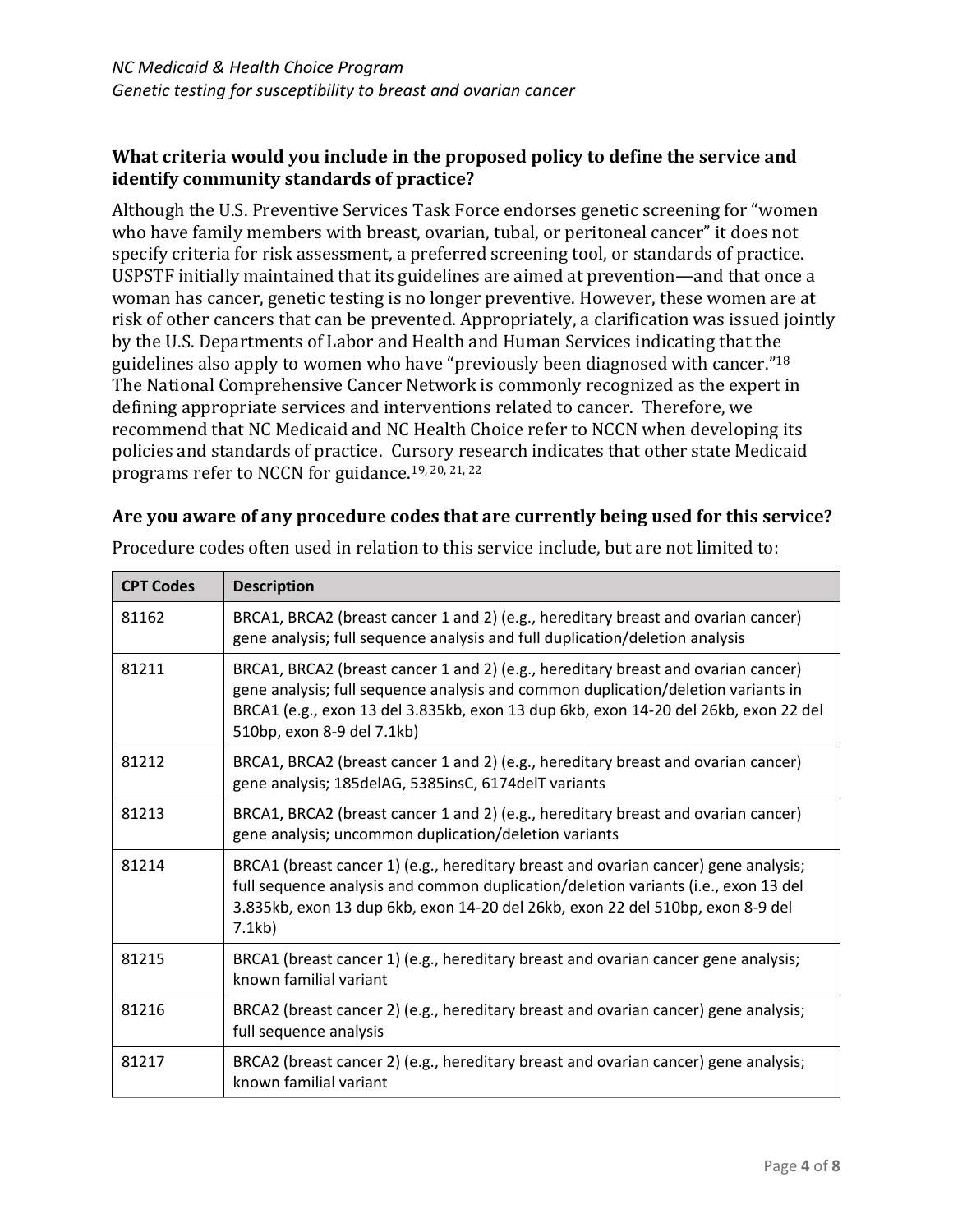# *NC Medicaid & Health Choice Program Genetic testing for susceptibility to breast and ovarian cancer*

| <b>CPT Codes</b>    | <b>Description</b>                                                                                                                                                                                                                                                                                                 |
|---------------------|--------------------------------------------------------------------------------------------------------------------------------------------------------------------------------------------------------------------------------------------------------------------------------------------------------------------|
| 81432               | Hereditary breast cancer-related disorders (e.g., hereditary breast cancer, hereditary<br>ovarian cancer, hereditary endometrial cancer); genomic sequence analysis panel,<br>must include sequencing of at least 10 genes, always including BRCA1, BRCA2, CDH1,<br>MLH1, MSH2, MSH6, PALB2, PTEN, STK11, and TP53 |
| 81433               | Hereditary breast cancer-related disorders (e.g., hereditary breast cancer, hereditary<br>ovarian cancer, hereditary endometrial cancer); duplication/deletion analysis panel,<br>must include analyses for BRCA1, BRCA2, MLH1, MSH2, and STK11                                                                    |
| 81292               | MLH1 (mutL homolog 1, colon cancer, nonpolyposis type 2) (e.g., hereditary non-<br>polyposis colorectal cancer, Lynch syndrome) gene analysis; full sequence analysis                                                                                                                                              |
| 81294               | MLH1 (mutL homolog 1, colon cancer, nonpolyposis type 2) (e.g., hereditary non-<br>polyposis colorectal cancer, Lynch syndrome) gene analysis; duplication/deletion<br>variants                                                                                                                                    |
| 81295               | MSH2 (mutS homolog 2, colon cancer, nonpolyposis type 1) (e.g., hereditary non-<br>polyposis colorectal cancer, Lynch syndrome) gene analysis; full sequence analysis                                                                                                                                              |
| 81297               | MSH2 (mutS homolog 2, colon cancer, nonpolyposis type 1) (e.g., hereditary non-<br>polyposis colorectal cancer, Lynch syndrome) gene analysis; duplication/deletion<br>variants                                                                                                                                    |
| 81298               | MSH6 (mutS homolog 6 [E. coli]) (e.g., hereditary non-polyposis colorectal cancer,<br>Lynch syndrome) gene analysis; full sequence analysis                                                                                                                                                                        |
| 81300               | MSH6 (mutS homolog 6 [E. coli]) (e.g., hereditary non-polyposis colorectal cancer,<br>Lynch syndrome) gene analysis; duplication/deletion variants                                                                                                                                                                 |
| 81317               | PMS2 (postmeiotic segregation increased 2 [S. cerevisiae]) (e.g., hereditary non-<br>polyposis colorectal cancer, Lynch syndrome) gene analysis; full sequence analysis                                                                                                                                            |
| 81319               | PMS2 (postmeiotic segregation increased 2 [S. cerevisiae]) (e.g.,, hereditary non-<br>polyposis colorectal cancer, Lynch syndrome) gene analysis; duplication/deletion<br>variants                                                                                                                                 |
| 81321               | PTEN (phosphatase and tensin homolog) (e.g., Cowden syndrome, PTEN hamartoma<br>tumor syndrome) gene analysis; full sequence analysis                                                                                                                                                                              |
| 81323               | PTEN (phosphatase and tensin homolog) (e.g., Cowden syndrome, PTEN hamartoma<br>tumor syndrome) gene analysis; duplication/deletion variant                                                                                                                                                                        |
| 96040               | Medical genetics and genetic counseling services, each 30 minutes, face-to-face with<br>patient/family                                                                                                                                                                                                             |
| <b>HCPCS Coding</b> | <b>Description</b>                                                                                                                                                                                                                                                                                                 |
| S0265               | Genetic counseling, under physician supervision, each 15 minutes                                                                                                                                                                                                                                                   |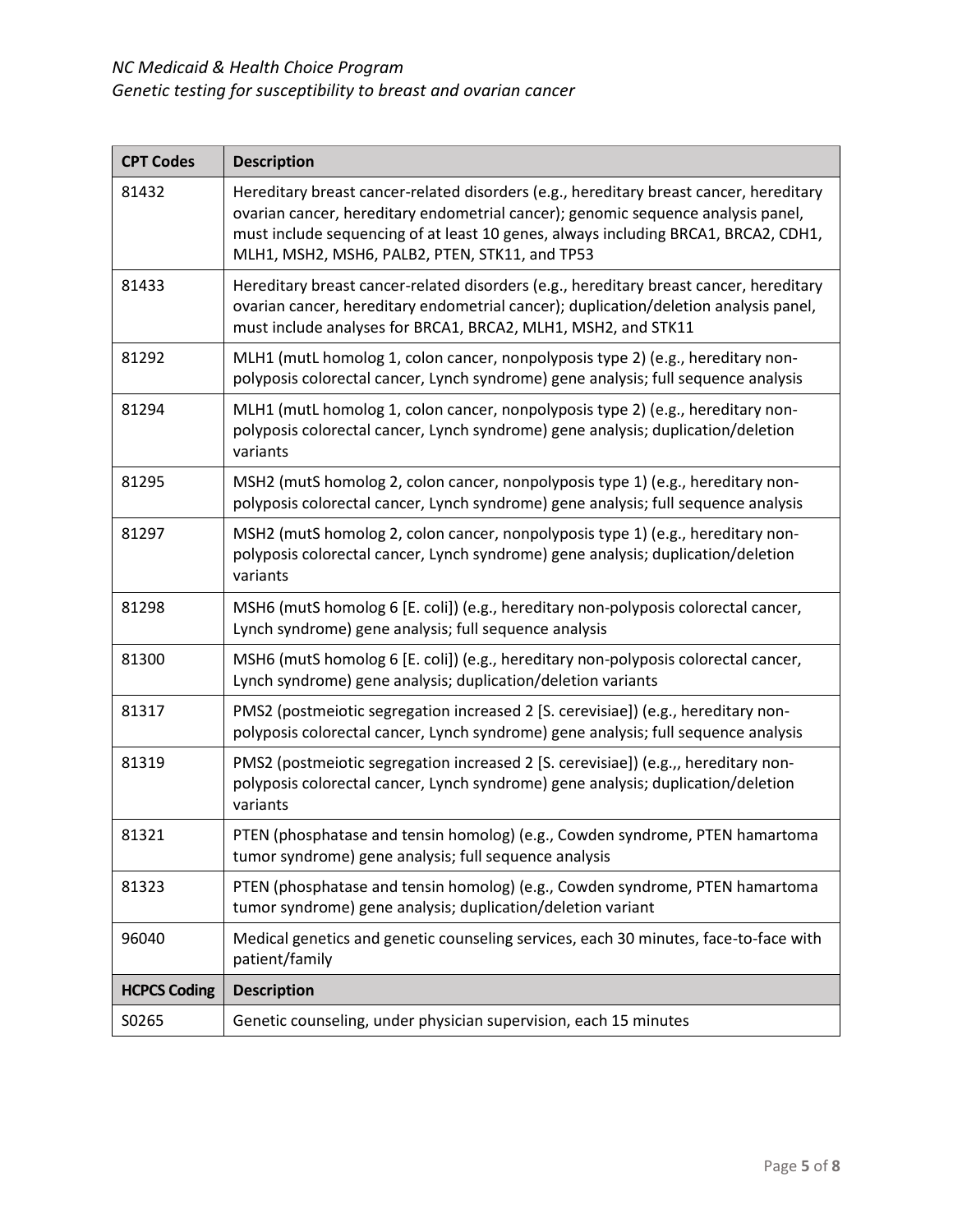Thank you for your consideration. We trust that you will see the value of genetic testing for high-risk individuals and look forward to working with you to improve care for North Carolina Medicaid and Health Choice Program beneficiaries.

Sincerely,

Lisa Schlager Vice President, Public Policy FORCE: Facing Our Risk of Cancer Empowered Kelly Kashmer Founder & President NothingPink

American Women Unite for Breast Cancer Screening Association for Molecular Pathology Breast Cancer Comfort Site Cancer*Care* Cancer Support Community CCARE Lynch Syndrome Colorectal Cancer Alliance Critical Mass: The Young Adult Cancer Alliance Don't be a Chump! Check for a Lump! Foundation for Women's Cancer HIS Breast Cancer Awareness Living Beyond Breast Cancer Male Breast Cancer Coalition Men Against Breast Cancer National Association of Nurse Practitioners in Women's Health National Patient Advocate Foundation National Ovarian Cancer Coalition National Society of Genetic Counselors Nothing Pink Oncology Nursing Society Ovarian Cancer Research Fund Alliance Pretty In Pink Foundation **SHARE** Sharsheret Society of Gynecologic Oncology Teal Diva The Jewish Federations of North America Tigerlily Foundation Triage Cancer ZERO - The End of Prostate Cancer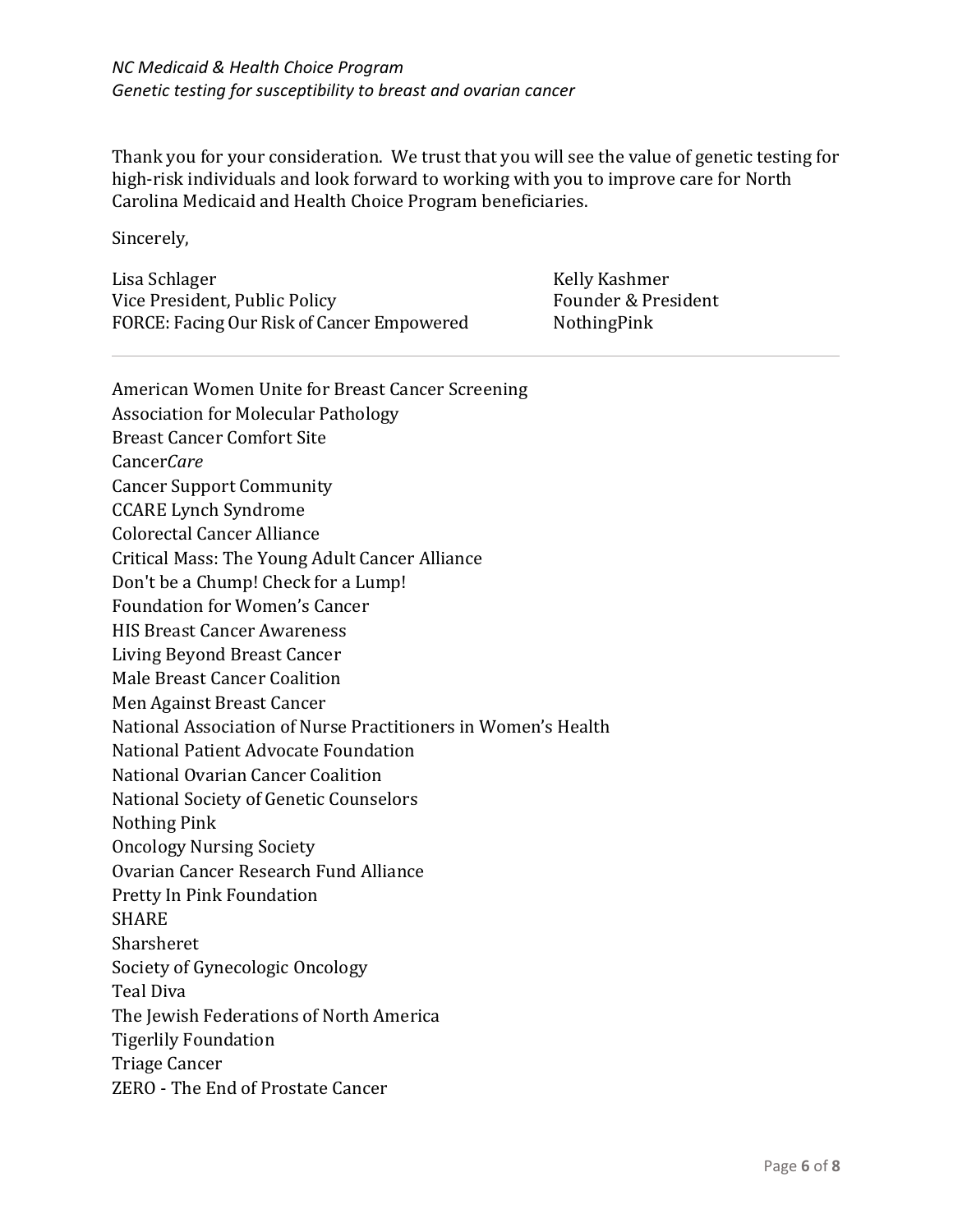#### *NC Medicaid & Health Choice Program Genetic testing for susceptibility to breast and ovarian cancer*

 $\overline{a}$ 

<sup>2</sup> NCCN Clinical Practice Guidelines in Oncology, Genetic/Familial High-Risk Assessment: Breast and Ovarian Cancer, Version 1.12018, BRCA-A, 1 of 2

(https://www.nccn.org/professionals/physician\_gls/pdf/genetics\_screening.pdf)

<sup>3</sup> Cancer.Net, Li-Fraumeni Syndrome, Approved by the Cancer.Net Editorial Board, 10/2017 (https://www.cancer.net/cancer-types/li-fraumeni-syndrome)

<sup>4</sup> Should Genetic Testing be Offered for Children? The Perspectives of Adolescents and Emerging Adults in Families with Li-Fraumeni Syndrome, Alderfer, M.A., Lindell, R.B., Viadro, C.I. et al. J Genet Counsel (2017) 26: 1106-1115. https://doi.org/10.1007/s10897-017-0091-x

<sup>5</sup> Parent decision‐making around the genetic testing of children for germline *TP53* mutations, Alderfer, M. A., Zelley, K., Lindell, R.B., Novokmet, A. , Mai, P.L., Garber, J.E., Nathan, D., Scollon, S., Chun, N.M., Patenaude, A.F., Ford, J.M., Plon, S.E., Schiffman, J.D., Diller, L.R., Savage, S.A., Malkin, D., Ford, C.A. and Nichols, K.E. (2015), Parent decision‐making around the genetic testing of children for germline *TP53* mutations. Cancer, 121: 286- 293. doi[:10.1002/cncr.29027](https://doi.org/10.1002/cncr.29027)

<sup>6</sup> USPSTF: Final Recommendation Statement: BRCA-Related Cancer: Risk Assessment, Genetic Counseling, and Genetic Testing

(https://www.uspreventiveservicestaskforce.org/Page/Document/RecommendationStatementFinal/brcarelated-cancer-risk-assessment-genetic-counseling-and-genetic-testing

<sup>7</sup> Hereditary Cancer Syndromes and Risk Assessment (http://www.acog.org/Resources-And-Publications/Committee-Opinions/Committee-on-Genetics/Hereditary-Cancer-Syndromes-and-Risk-Assessment)

<sup>8</sup> American Society of Clinical Oncology Policy Statement Update: Genetic and Genomic Testing for Cancer Susceptibility (http://jco.ascopubs.org/content/early/2015/08/31/JCO.2015.63.0996.full)

<sup>9</sup> SGO Clinical Practice Statement: Genetic Testing for Ovarian Cancer (https://www.sgo.org/clinicalpractice/guidelines/genetic-testing-for-ovarian-cancer/)

<sup>10</sup> AJMC, Evidence-Based Oncology, August 10, 2017, Genetic Counselors Save Costs Across the Genetic Testing Spectrum (http://www.ajmc.com/journals/evidence-based-oncology/2017/august-2017/geneticcounselors-save-costs-across-the-genetic-testing-spectrum?p=2)

<sup>11</sup> The cost effectiveness of testing for the BRCA1 and BRCA2 breast-ovarian cancer susceptibility genes. Tengs and Berry, 2000.

(https://www.researchgate.net/publication/292301371\_The\_cost\_effectiveness\_of\_testing\_for\_the\_BRCA1\_a nd\_BRCA2\_breast-ovarian\_cancer\_susceptibility\_genes)

<sup>12</sup> Cost Effectiveness Analysis of Genetic Testing for Breast and Ovarian Cancer Susceptibility Genes (BRCA1/BRCA2) (https://s3.amazonaws.com/myriadweb/myriadpro.com/publications/Li\_SABC+2011\_Poster.pdf)

<sup>13</sup> Cost-effectiveness analysis of germ-line *BRCA* testing in women with breast cancer and cascade testing in family members of mutation carriers. *GENETICS in MEDICINE*, doi:10.1038/gim.2017.231

<sup>14</sup> Cost-effectiveness of predictive genetic tests for familial breast and ovarian cancer. Genomics, Society and Policy 2005, Vol.1, No.2, pp.67–79.

(https://pdfs.semanticscholar.org/72a5/04b2c7c1f9abf703abd5fda6c6e5dfc690ef.pdf)

<sup>15</sup> Cost-effectiveness of risk-reducing surgeries in preventing hereditary breast and ovarian cancer. Schrauder, Michael G. et al. The Breast , Volume 32 , 186 – 191 (https://doi.org/10.1016/j.breast.2017.02.008)

<sup>1</sup> NCCN Clinical Practice Guidelines in Oncology, Genetic/Familial High-Risk Assessment: Breast and Ovarian Cancer, Version 1.12018, GENE-1-5

<sup>(</sup>https://www.nccn.org/professionals/physician\_gls/pdf/genetics\_screening.pdf)